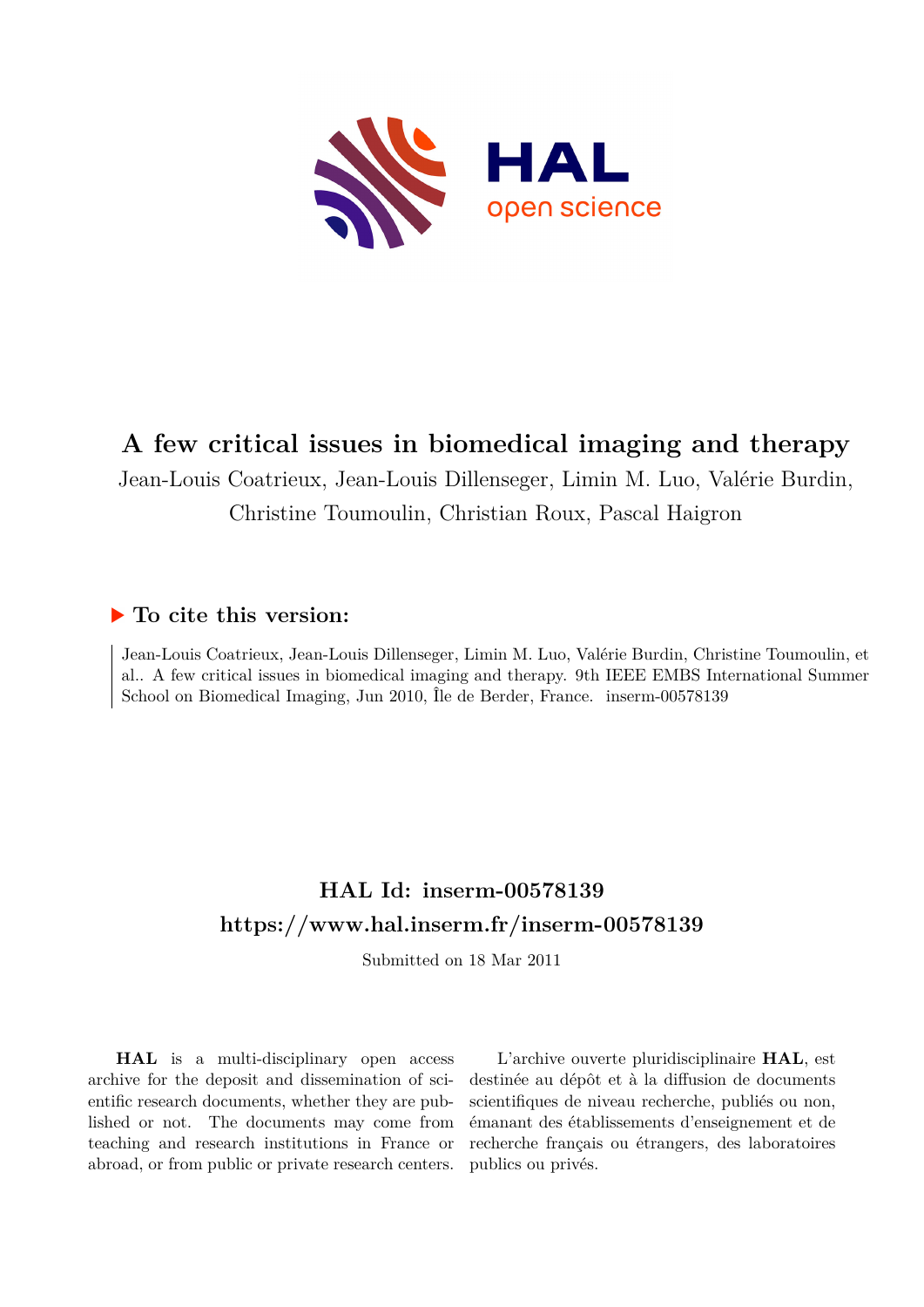# **A few critical issues in biomedical imaging and therapy**

Jean-Louis Coatrieux<sup>1,2,3</sup>, Jean-Louis Dillenseger<sup>1,2,3</sup>, Luo L<sup>3,4</sup>, Valérie Burdin<sup>5,6</sup>, Christine Toumoulin<sup>1,2,3</sup>, Christian Roux<sup>5,6</sup>, Pascal Haigron<sup>1,2,3</sup>

<sup>1</sup>INSERM U642, Rennes, France

<sup>2</sup>Université de Rennes 1, Laboratoire de Traitement du Signal et de l'Image, Rennes, France

<sup>3</sup>Centre de Recherche en Information Biomédicale Sino-Français (CRIBs) 4 Southeast University, Laboratory of Image Science and Technology, Nanjing, China

5 INSERM U650, Brest, France

6 Institut TELECOM – TELECOM Bretagne, Laboratoire de Traitement de l'Information Médicale, Brest, France

#### **Abstract**

*This introductory chapter does not pretend to give a full overview of the biomedical imaging and therapeutic resources but some ideas about the problems to face and the breakthroughs that are on the way or will happen tomorrow. It will emphasize the importance to look outside its own field and understand how the new advances made elsewhere can help in solving specific problems or, and perhaps more, be the source of inspirations. It attempts to emphasize the efforts to make on therapy if we want to be coherent with the trend toward early diagnosis in caring patients.* 

#### **1. Introduction**

The availability of high resolution medical imaging, in space and time, and the subsequent access to morphological or functional features, the fast developments in image analysis (figure 1) and virtual augmented/mixed reality, and the emergence of microtechnology-based devices, have opened the road of challenging research. If the former provides the capability to collect precise and relevant data on the patient disorders, the others offer on one hand, new means for objective delineation and quantification of lesions as well as registration, instrument tracking and visualization for multimodal fusion and, on the other hand, the possibility to act in spatially constrained environments. These continuous improvements are far to be completed. However, the therapeutic resources at our disposal remain less developed and more efforts are required in the next future. Efficient targeted caring actions with less side-effect are more than expected because most of the present ones still rely on old principles with very few exceptions. This short paper reviews some of these paradigms and critical issues that need special attention.

#### **2. The fast evolution of technology and its consequences**

We must remember that major imaging sources, the first CT-scanner appeared in the 70s and MRI a few years later. The methods that were developed at this time were mainly devoted to segmentation and 3D visualization (such as slice interpolation to face the low spatial resolution, surface detection and shading to get the 3D shape, etc.). Detectors in CT, coils in MRI, transducers in ultrasound, etc. have been highly improved due to advances in physics and electronics. Chemistry through the contrast agents has been also contributing to these impressive developments. And this is true for X-ray based technology as for magnetic imaging, optics, etc. The conjunction of these resources with always faster computer systems opened the road for the implementation of image processing methods which were discarded for a while. This is the case for instance of statistical reconstruction algorithms. These real improvements and sometimes breakthroughs have however several important consequences that can be questioned.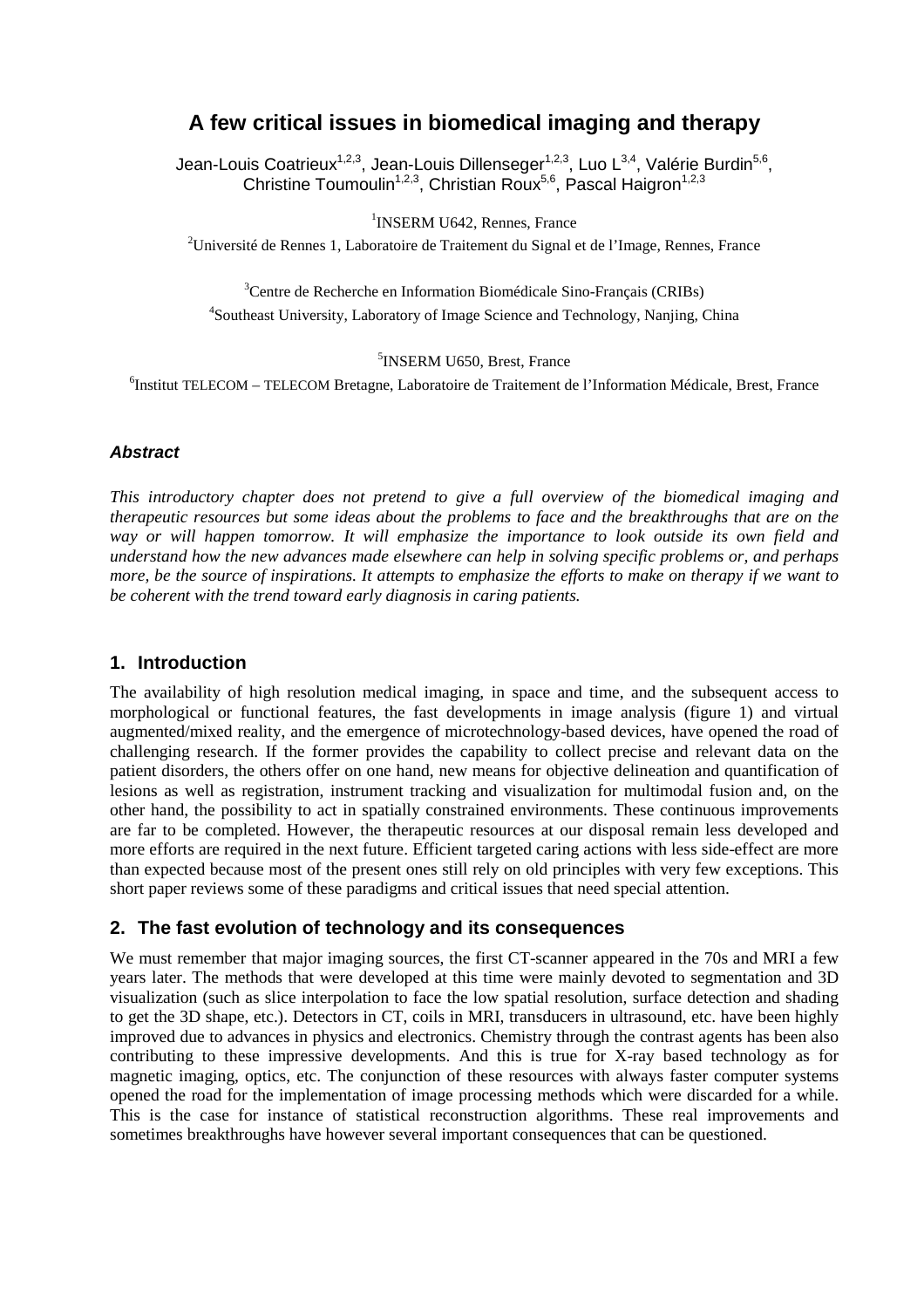

**Figure 1**. The advances in medical imaging modalities versus signal-image analysis methods over time *(Courtesy P Haigron, J.L Coatrieux, (Haigron, Luo et al. 2009))* 

*Do they fulfil the expectations they supposed to?* We can understand for example that the competition between modalities like CT and MRI for the beating heart should force for new generations of systems and thus is surely a way to get better insights to the human body. Also, the search for higher field in MRI is a normal path to follow in order to characterize more precisely the nature and the extent of a lesion. Ultra-fast acoustic imaging may lead to reveal small and rapid movements of significance for diagnosis. But any technology-driven approach must also take into account the clinical and patient needs. They concern the effective demonstration of patient safety and patient benefits. They equally have to deal with cost savings: the multidetector CT is an excellent marketing reference where progressively the sources went from 4 to 64 and more detectors while a direct step to a high number of detectors was possible.

*What are the consequences for research?* They are major. First of all, any clinical study to be achieved fully depends on the sensors which are used. A researcher working on an imaging modality a few years old can not compete with the last version available in other sites. Therefore, there is a permanent fight for having the newest system at hands. The previous version has not been exploited yet that it is mandatory to access to the last one.

*Are we free to develop potentially new solutions*? Not really. An example of that is the access to raw data. These data, the immediate outputs of the sensors, are not available except if you are under contract with the providers. The images at our disposal are already reconstructed, filtered and sometimes interpolated, all things which are not under control. There is another critical issue to address.

*What can be said about the information processing?* Very little, in fact. This step relies completely on the input data. A segmentation algorithm, that fails or which not totally satisfies the expected outcomes, can work much better on an improved dataset. Rigorously, we shall revisit systematically the past methods in order to be objective in the assessment of performance. A huge task, of course, that nobody wants to do.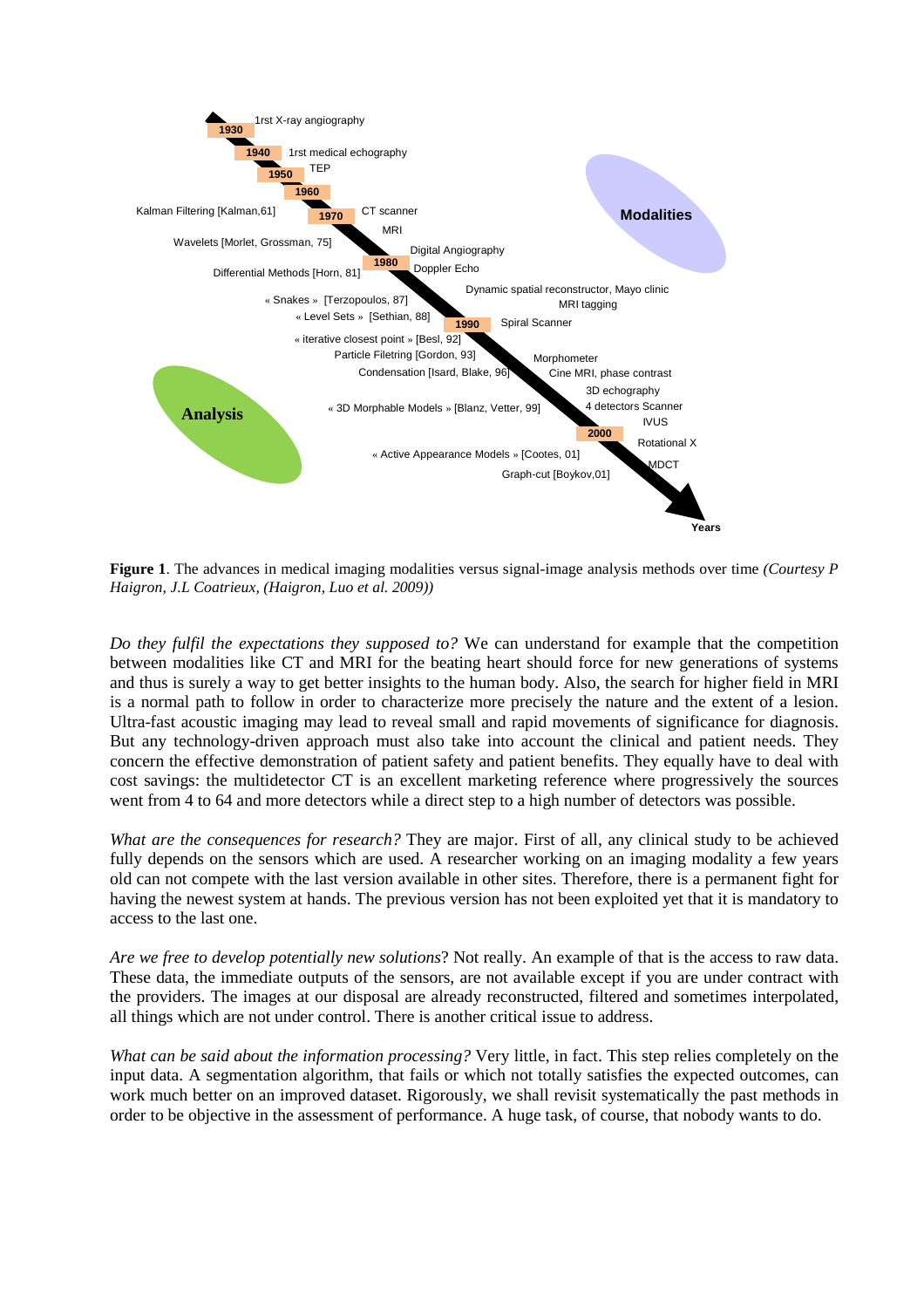### **3. A mandatory target in biomedical engineering: the design of new therapeutic technologies**

*The major question for imaging people is: why to put such emphasis on early diagnosis if there is little means to care the disease? In other words, what after diagnosis?* Our feeling is that the research efforts must be much more balanced. Imaging will remain of course mandatory to navigate and guide the therapeutic instruments as it has been shown in computer-assisted interventions and robotic systems. Beyond the advances made in, the demand of more efficient and safer therapies remains challenging. Most of the physics-based (or energy-based) therapeutic principles at our disposal have been established a long time ago. They all have a wide spectrum of clinical targets in terms of organs and pathologies, modes of application (external, interstitial, intraluminal, etc.) with advantages and side-effect drawbacks, indications and contraindications, some of them still facing controversies regarding their outcomes. They include radiofrequency (RF), high intensity focused ultrasound (HiFU), microwaves, cryotherapy and laser-based approaches (e.g. photodynamic therapy at large). Radiotherapy and its variants (hadrontherapy, brachytherapy, Gamma knife and Cyberknife) remain of course the reference technique in cancer treatment.

*Radiofrequency ablation* (RFA) is based on electric current-mediated heat applied through an electrode placed into the target. Resistive heating around the RFA electrode is produced by fast ion oscillations at frequency typically ranging over 450-500 kHz (Ni, Mulier et al. 2005; O'Rourke, Haemmerich et al. 2007). In order to avoid different sequential placements into large lesions, multitined electrodes or internal electrode cooling is sometimes used (figure 2). They may incorporate controlled sensors for measuring the temperature. Atrial fibrillation suppression is a major application of this thermoablative technique but applications for unresectable cancer increase significantly within the last years.



**Figure 2.** Radiofrequency needle electrode. The gauge needle is introduced into the tumor and then the retractable tines are deployed.

*Microwave ablation (MWA)* is obtained by creating rapid oscillations of water molecules, thus causing frictional heating leading to coagulation and necrosis. MWA probes are basically coaxial waveguides (Bertram, Yang et al. 2006). Several frequencies, 915 MHz and 2.45 GHz, are authorized and lead to treat volumes up to 4-5 cm in diameter. Improvements in antenna design (from triaxial to dielectric resonator antenna) have been recently brought with the objective to extend the treated area, to better conform the radiation pattern and to reduce the probe size.

*High intensity ultrasound* has raised a lot of interest for years (Bouchoux, Lafon et al. 2008) and is now widely disseminated. Focused transducers, *HiFU* (High Intensity Focused Ultrasound) and non (or weakly) focused transducers, *HiCU* (High Intensity Contact Ultrasound), operating at a few MHz, are marketed (figure 3). They incorporate ultrasound imaging sensors for guidance. The energy delivered over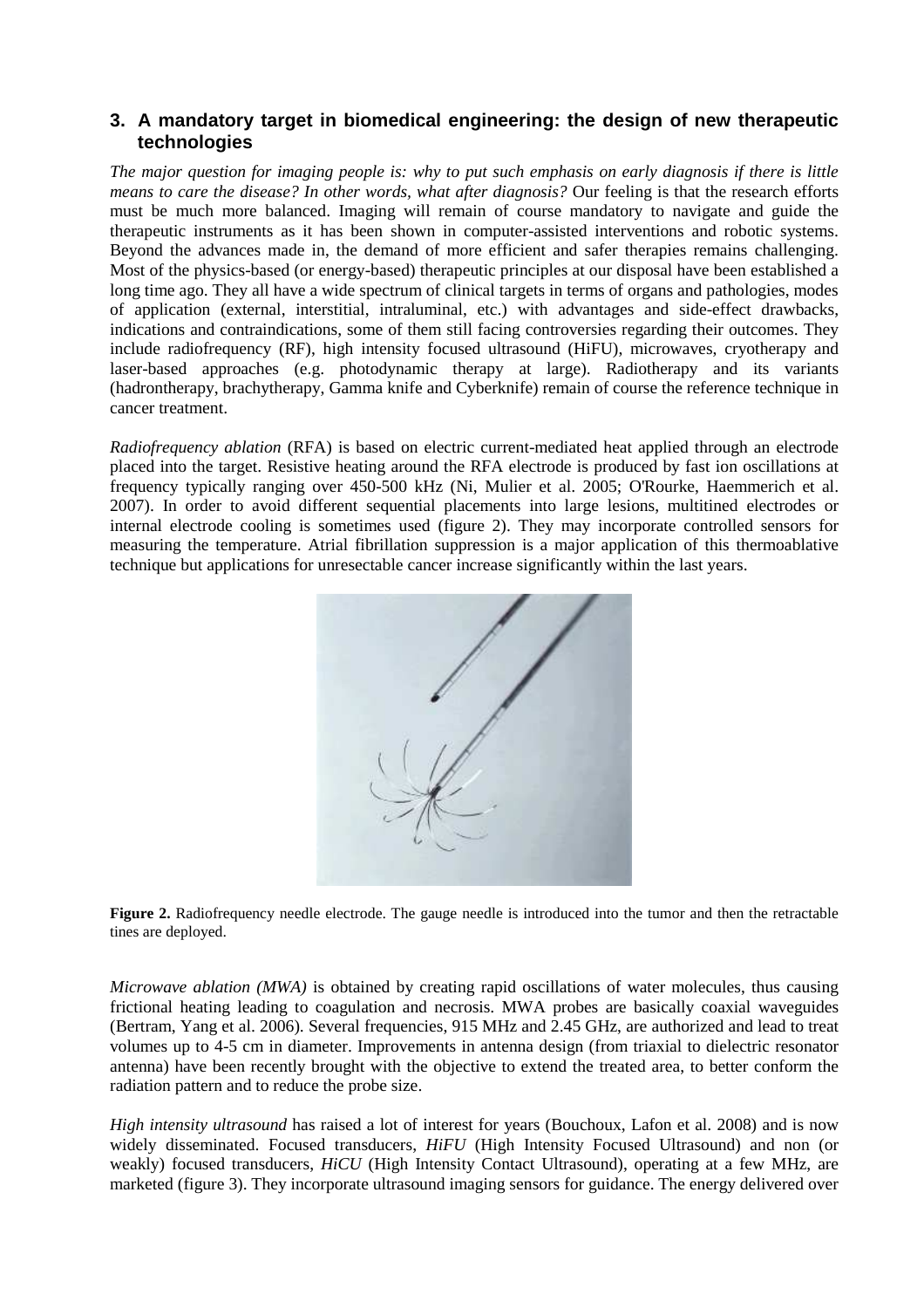a few seconds can induce high temperatures (typically >60°C) and generate irreversible tissue necrosis at the target region while not damaging surrounding tissues. Today assessed for prostate cancer treatment, they should find a wider spectrum of clinical applications, for instance brain metastases (figure 4) following the pioneering developments of M Fink and M Tanter.



**Figure 3**. Computer graphics representation of the HiFU transducer for prostate cancer (*courtesy EDAP-TMS*)



**Figure 4.** HIFU device for brain tumor therapy compatible with MRI. General view (left), device (right). Courtesy Mickael Tanter, Mathias Fink (Tanter, Thomas et al. 1998; Aubry, Tanter et al. 2003; Tanter, Pernot et al. 2007).

*Laser ablation*, e.g. laser-induced thermotherapy, is another approach with a large range of clinical applications (Schindl, Schindl et al. 2000). Light in the near infrared part of the spectrum – as from a NdYAG laser at 1064 nm or a semiconductor diode laser at 805 nm – can be effective up to 10 mm of tissue. Beams are transmitted via thin fibers, so that endoscopic procedures can be applied, and focused to small spots to destroy tissues. Interstitial laser photocoagulation can be performed over a few minutes via fibers through needles at low power (about 3 W, avoiding so tissue vaporization, to be compared with the 60-80 W used endoscopically).

#### *Cryotherapy* consists to locally induce very cold temperatures (-75<sup>o</sup>C) at a catheter tip below

-75°C which results in irreversible cell destruction within a so-called "ice ball". The adhesion of the tip to the tissue leads to a stable ablation (Seifert and Morris 1999; O'Rourke, Haemmerich et al. 2007). A recent breakthrough has been made by the introduction of argon gas rather than liquid nitrogen. Argon, taking advantage of the Joule-Thompson effect, provides a faster cooling of the cryoprobe (figure 5) which significantly speeds up the treatment and makes easier the sequential control of freeze-thaw cycles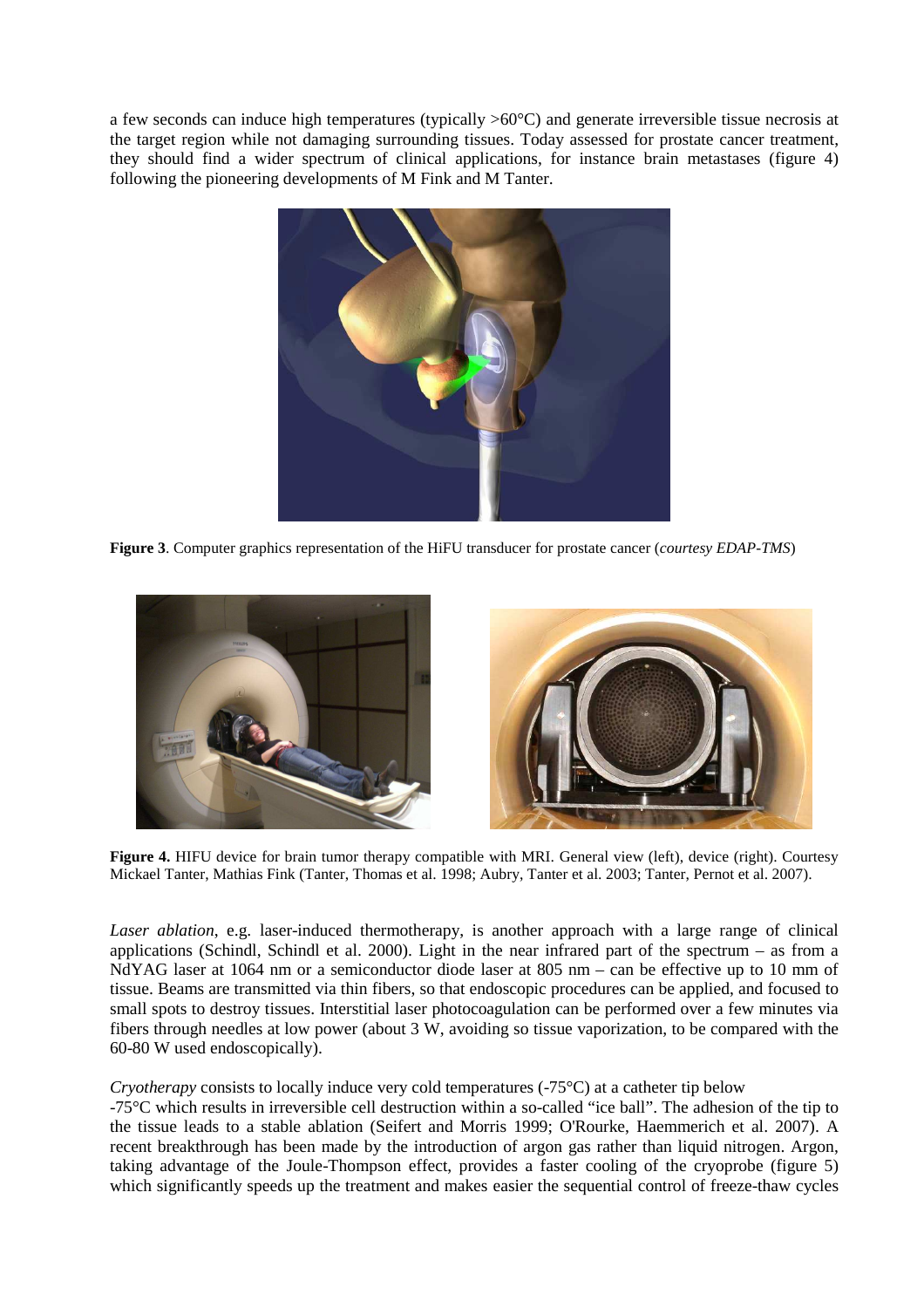(thawing is achieved by helium). Multiple cryoprobes, each with embedded thermocouple for temperature monitoring, allow for large tumor ablation as in liver.



**Figure 5.** Cryotherapy device. The tip thermocouples offer a temperature feedback that allows controlling the flow of refrigerant delivery (*Medtronic & CryoCath*).

*Conventional radiotherapy* with photon beams (X-rays) is the main technique and the gold standard reference for cancer treatment. Incremental improvements have been made in the 70's and 80's with the access to imaging modalities leading to better plan and compute radiation dose by taking into account the different tissue attenuations. Advances have also been seen with *3D-conformal* and *intensity modulated radiation therapies* (IMRT) in order to limit the irradiation of healthy tissues, the main concern of all physical therapies as we have seen before. By conforming the dose to the target shape, a higher concentration can be achieved while minimizing the impact on the selected normal tissues. IMRT makes use of 6-10 beams, coplanar or non-coplanar, their intensity being varied across the irradiation field by means of computer controlled collimators ("multileaf collimators"). Conformal dose distribution can be improved through recent advanced techniques such as Volumetric Modulated Arc Therapy (VMAT) where the target is continuously irradiated while the source of the beam is rotated around the patient in single or multiple arcs. Sophisticated simulation planning programs (e.g. inverse problem) have been or have still to be developed to optimize the dose delivery. External beam therapy includes *Gamma knife* and more recently the fully robotized *Cyber knife* (figure 6 and 7) (Goetsch, Murphy et al. 1999; Andrews, Bednarz et al. 2006). *Hadrontherapy* is a new technique, also external, based on non-elementary particles (Levin, Kooy et al. 2005). However, an alternative is represented by *brachytherapy* (also known as *curietherapy*) where radioactive sources are placed inside or near the area to be treated.

Most of them are today combined with radiotherapy techniques leading to the concept of "*multimodal therapy*". The motivations can be to make use either of their different advantages and effects, or to face a failure of the first applied therapy (some evidence supports the consideration of cryotherapy and HiFU after external-beam radiotherapy, for instance). The multimodal therapy is similar to that known in medical imaging for a while. In such case, registration issues, so fundamental in medical robotics, are of concern. As with any other treatment for cancer, appropriate patient selection is critical and determines the outcome.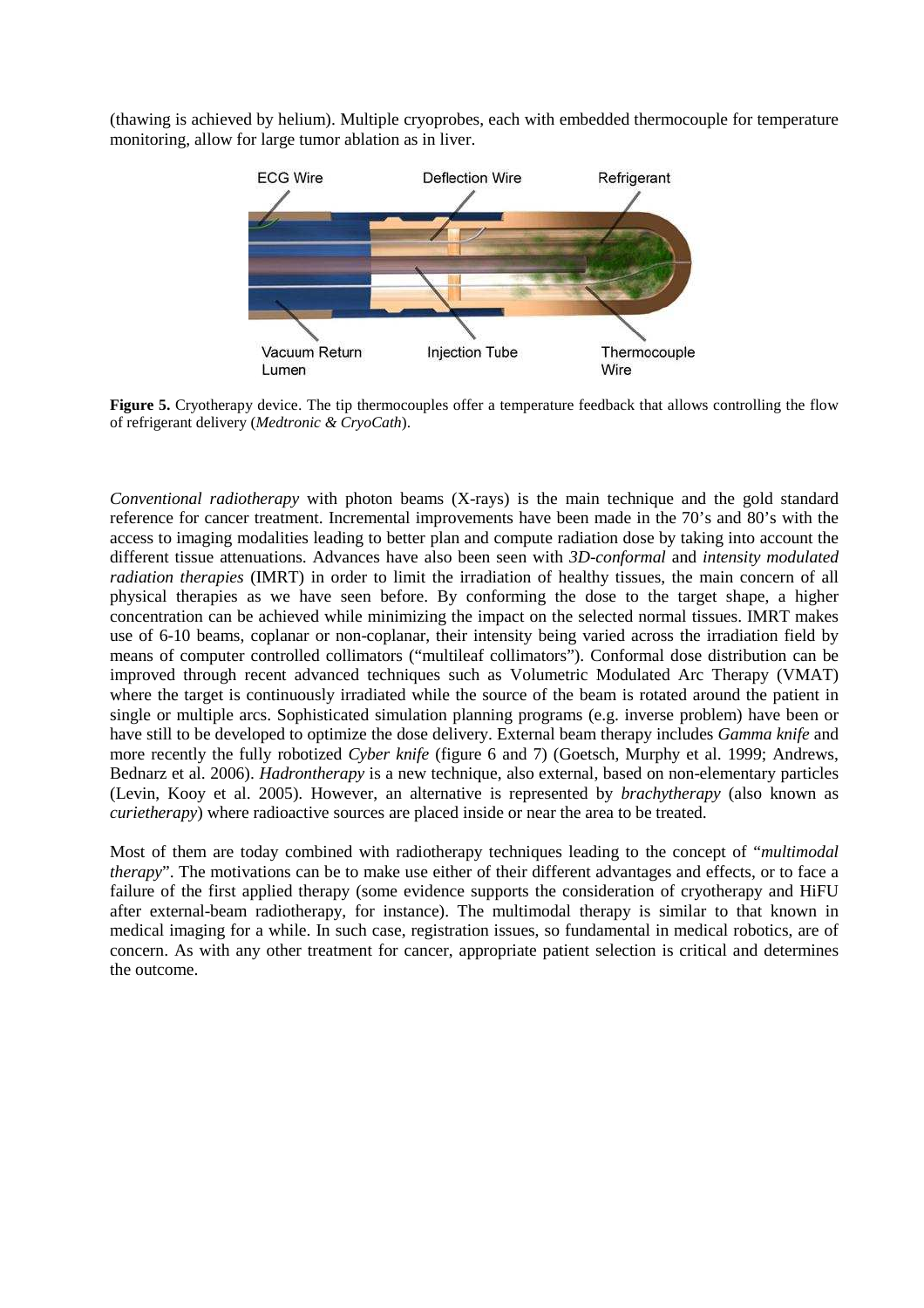

**Figure 6**. The Cyberknife in the treatment room set-up, based on a Kuka robot (*Accuray Company*).



**Figure 7**. Illustration of treatment planning and simulation for Rotational Gamma System (*Courtesy LIST, SouthEast Univ., China*). Simulation for treatment of a abdominal lesion.

*Medical robotics, Computer Assisted Surgery (CAS), Image-Guided Therapy (IGT)* emerged more than 20 years ago and it must be recognized that many advances have been made (figure 7). Researchers in robotics, computer vision and graphics, electronics, mechanics, biomedical engineers, physicians and surgeons have been involved, thus demonstrating the enthusiasm for this field. Their commitments emphasize the transdisciplinary nature of the efforts to be made. However, the effective dissemination of CAS-IGT systems in medical disciplines remains limited. Two major trends have been in fact observed over the two last decades. The first one is related to computer-assisted surgery or image-guided therapy, which can be considered as "technology-driven" and the second one is due to innovations coming from clinicians that are identified under the names of "minimal access therapy" (MAT), "minimally invasive surgery" (MIS) or "minimally intervention therapy" (MIT). They have many aspects in common that have been already stated in the 80's (Lavallée, Cinquin et al. 1997; Taylor and Stoianovici 2003; Peters 2006).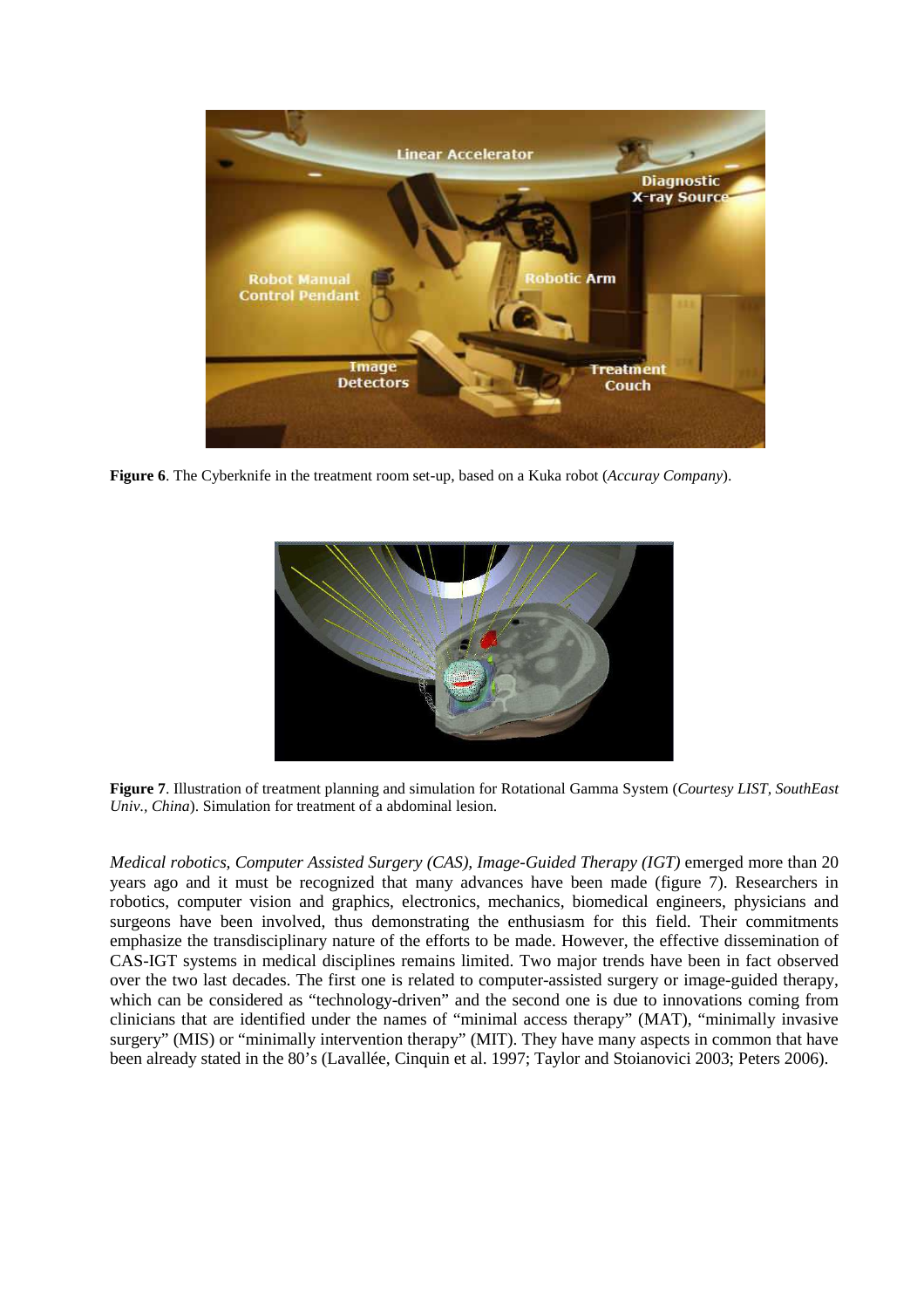

**Figure 8**. The pioneering robot, IGOR, designed by S Lavallée and P Cinquin, TIMC, in 1989, for brain biopsy (stereotactic frame on the left, robot arm on the right, with X-ray guidance of the needle, middle)

The range of image-guided therapies is very large. If the early applications dealt with biopsy, especially needle targeting for brain lesions in stereotactic conditions (figure 8), they quickly addressed the fields of orthopaedics (joint replacement) and more recently cancer treatment (i.e. prostate brachytherapy) and cardiology (such as mitral valve repair). A recent survey is provided by J Troccaz (Troccaz 2009) where three main periods are sketched: (i) accurate positioning tasks, carried out by a robot using numerical data with main applications in neurosurgery and orthopaedics for simple trajectories and rigid structures (1985-1995) ; (2) interactive schemes for more complex interventions (endoscopic surgery for instance) dealing with deformable tissues (1990-2005); (3) miniaturized robots (from 2000 and up) capable to perceive, communicate and act inside the human body.

## **4. Proof of performance for patient benefits assessment**

The temptation to cut the body in parts is not new. If we look at the past decades, it is striking to see the focus given to the left ventricle of the heart like if the other parts could be neglected when diagnosing the cardiac disorders. The same comment applies to the physicians who rely more and more on technology while loosing the overall picture of the patient. Of course, such reduction can be observed in other sciences and especially in biology where the efforts have been concentrated on genomics. It takes time to understand that each entity interplay with others and that the whole behavior must be apprehended. The Virtual Physiological Human, following The Physiome initiative, is an attempt to inverse our views and complements this way the trend observed with Systems Biology. Modeling and simulation become key elements here. They have several major interests when established: less animal studies, personalized care, predictive value. Such approach is however confronted to new challenges: *how to get the observations required to validate the models? What can be stated on healthy persons for whom measurements are sparse?* 

In fact, if we limit our objectives to patients, data can only be partially collected. We would like to have a full view of the organs under study, not only through the imaging modalities but also all electrophysiological, chemical,... signals that may bring relevant information to model, diagnose and care. But what can be done is ethically constrained and economically expensive. Only partial observations can be acquired and subsequently partial validation can be performed.

Let us take a concrete example: the on-going euHeart project (Ecabert and Smith 2008). Its aim is to integrate ICT tools and integrative multi-scale computational models of the heart in order to improve diagnosis, treatment planning and interventions for cardiovascular diseases (CVD). The optimization of the pose of implantable devices in heart failure is one of its objectives. The importance of multi-scale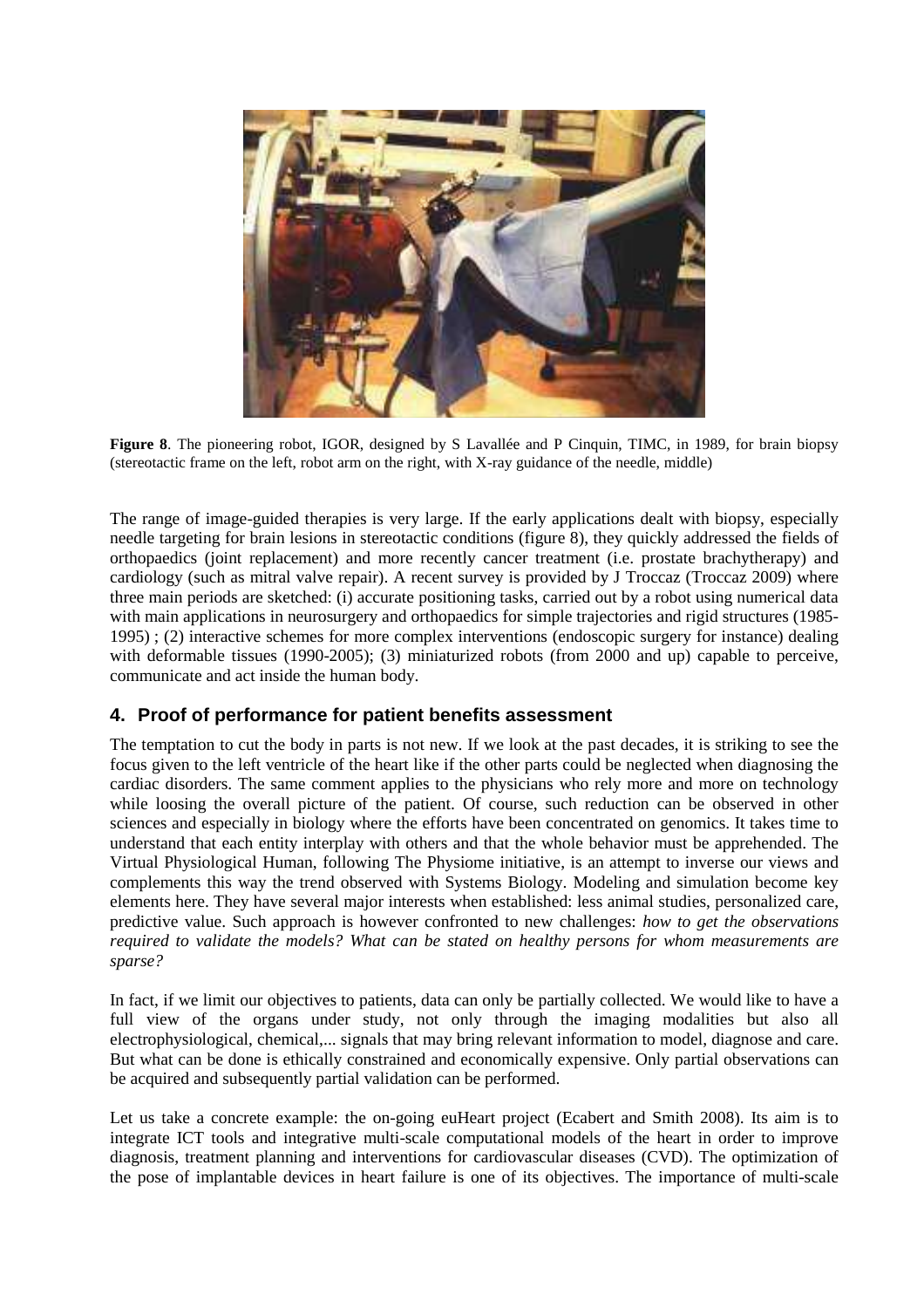modeling spanning sub-cellular level up to whole heart has been emphasized in many papers (Coatrieux and Bassingthwaighte 2006). It allows designing a coherent, biophysically-based framework for the integration of the huge amount of fragmented and inhomogeneous data and knowledge currently available. There is no doubt that new insights will be brought in the understanding of the fluid-electromechanical features of the heart via multi-scale and multi-physics cardiovascular models. They will be publicly available and re-use due to the standards used such as CellML and FieldML. In addition, euHeart will offer a library of innovative tools for the execution of the biophysical simulations, the personalization of the models and the automated analysis of multi-modal images. Therapeutic impacts are planned for heart failure through cardiac resynchronization therapy, cardiac rhythm disorder through radiofrequency ablation, heart failure through congenital cardiac surgery and left ventricular assist devices, coronary artery disease through revascularization using coronary stents, diagnosis and treatment of valvular and aortic diseases.

However, the demonstration that such approach will really be translated into clinical environments remains to be done and obliges, to build and validate the models, to access to the electrical processes by means of intra-ventricular mapping (figure 8). Such invasive technique will increase not only the duration of the patient examination but also the risk for the patient. These observations will be carried out at a macro-level and micro-mechanisms will be missed for which the only way to proceed should be based on an extrapolation of *a priori* cellular knowledge. Thus, multilevel modeling will require years of efforts



**Figure 8.** 3D contact and non-contact endocardial mapping

and new devices capable to explore on a multimodal way several structural scales are still to be designed. Scales has not only to be defined in space but also over time. This last aspect is poorly addressed up to now but needs to be because instantaneous observations will never be enough to render the long-term installation of pathological processes or the slow phenomena that may exist between physiological entities.

In all cases, more clinical, multi-centre and comparative trials are needed. Providing the proof of addedvalue with respect to the current state-of-the-art and patient benefits assessment are necessary (care efficiency**,** less invasive intervention**,** reduction of complication risk and of intervention length, less trauma to the patient, lower recovery time with improvements in action accuracy, decreased irradiation for the medical personnel, etc.). This is perhaps the major question to be answered. It will be even more acute with the new physical therapies which are in progress (Haigron, Dillenseger et al. 2010). Drug delivery activated by heat, ultrasound or light belongs to these new attempts. Several factors in fact limit the molecular target therapies among which the high fluid pressure, the balance to make between delivery, determined by perfusion, and accumulation, resulting from permeability. The molecular size of the agent has of course also a major role. The first way to improve this process consists to modify the drug in order to facilitate the accumulation at the target site. It may be performed for instance by adding a carrier vehicle encapsulating the molecule (liposomes, nanoparticles or polymers). An alternative is to modify the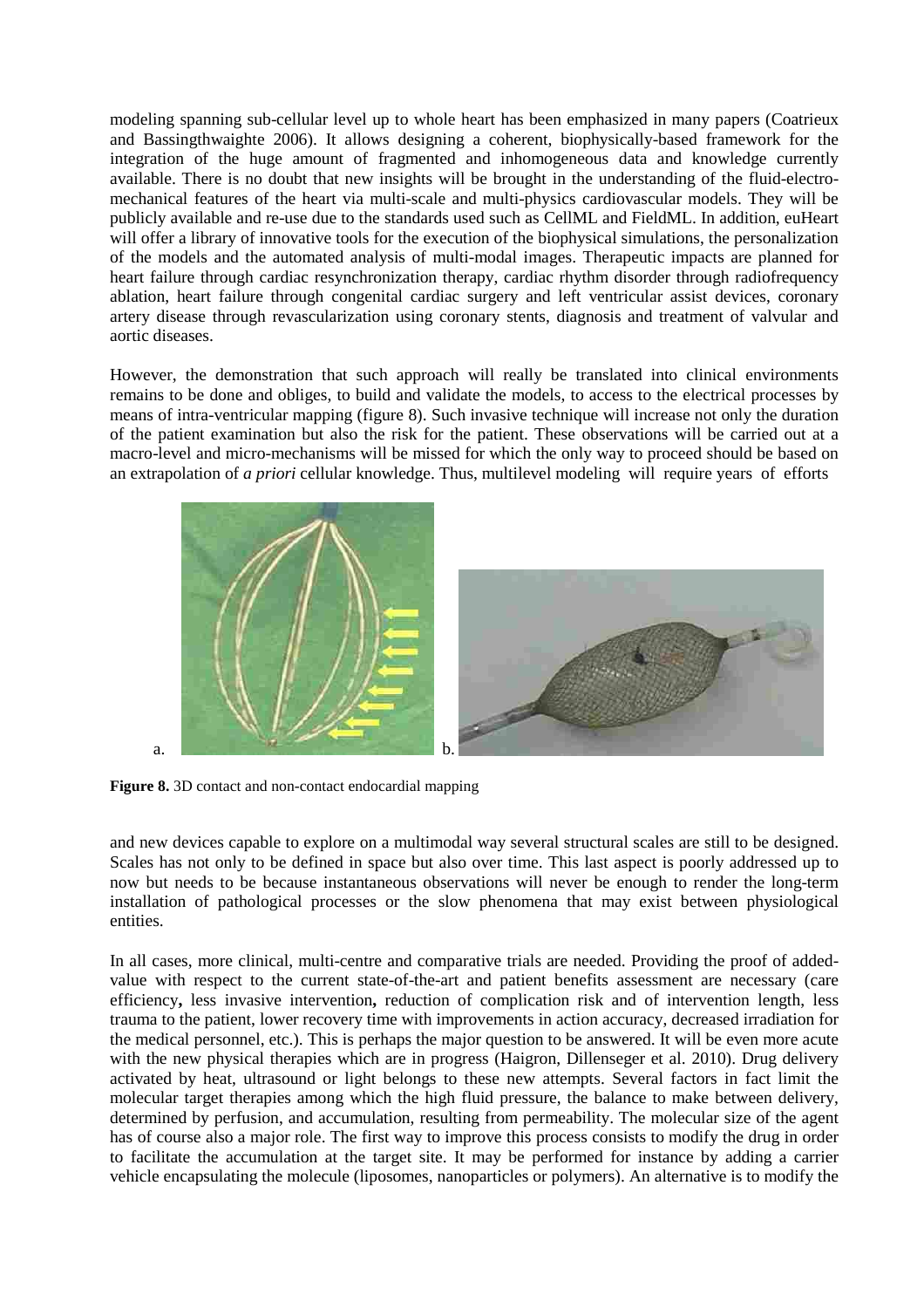physiological conditions of the tumor in order to decrease its resistance to accumulation and increase the perfusion. Dual monitoring low hyperthermia and drug deposit for this purpose is a sound and challenging way to do that. If some imaging agent (e.g. probe) is added, tracking the delivery becomes effective. In short, five components represented by a chemotherapeutic drug, a drug delivery vehicle, an imaging agent suited for MRI, PET, ultrasound, optical imaging, etc. together with an appropriate activation mean, define the next breakthrough to be accomplished. Radiofrequency, microwave, ultrasound and light are of interest to boost and control intracellular drug delivery. The major impact on cancer treatment that can be expected explains the many studies presently conducted on thermosensitive liposomes for example.

## **5. Conclusion**

To summarize, imaging is only one part of the story. Although it has a central role in diagnosis and therapy, its fast evolution brings to us specific concerns regarding the performance of any image analysis method. Sensors remain the key players. Modeling and simulation will take a major place in the future as far as they demonstrate their capability to reach clinical needs. We have also to put more efforts on new therapeutic techniques, the current ones being still far to fulfill the patient needs. The next breakthroughs

are based on the close association between imaging agents, drugs and some stimulation technique. New probe and transducer design, device miniaturization through MEMS technology will converge with the parallel evolution of medical robots, imaging modalities and drug delivery advances. Almost all, if not all, physical therapeutic systems described here are basically image-guided and can be merged into the medical robot frame. Dual sensing and actuating (or activating) devices are in progress, and even if there is a long way from the initial concepts to clinical applications (with inherent quality control and traceability), the trend toward more efficient, less invasive care will support the efforts made in the field. The advances that have been briefly reviewed here show that what we consider true today may be false tomorrow. So, everything in science is relative and this is exciting. The reader should read to Noble's book, a previous lecturer of the IEEE EMBS Summer School, which gives sense to this adventure.



#### **6. References**

- Andrews, D. W., G. Bednarz, et al. (2006). "A review of 3 current radiosurgery systems." Surg Neurol **66**(6): 559-64.
- Aubry, J. F., M. Tanter, et al. (2003). "Experimental demonstration of noninvasive transskull adaptive focusing based on prior computed tomography scans." J Acoust Soc Am **113**(1): 84-93.
- Bertram, J. M., D. Yang, et al. (2006). "A review of coaxial-based interstitial antennas for hepatic microwave ablation." Crit Rev Biomed Eng **34**(3): 187-213.
- Bouchoux, G., C. Lafon, et al. (2008). "Dual-mode ultrasound transducer for image-guided interstitial thermal therapy." Ultrasound Med Biol **34**(4): 607-16.
- Coatrieux, J.-L. and J. Bassingthwaighte (2006). "Special Issue on The Physiome and Beyond." Proc IEEE **94**(4): 671-677.
- Ecabert, O. and N. Smith (2008). "Matters of the heart." The Parliament Research Review **7**.
- Goetsch, S. J., B. D. Murphy, et al. (1999). "Physics of rotating gamma systems for stereotactic radiosurgery." Int J Radiat Oncol Biol Phys **43**(3): 689-96.
- Haigron, P., J.-L. Dillenseger, et al. (2010). "Image-guided therapy: evolution and breakthrough." IEEE Eng Med Biol Mag **29**(1): 100-4.
- Haigron, P., L. Luo, et al. (2009). "Issues in image-guided therapy." IEEE Eng Med Biol Mag **28**(4): 96-8.
- Lavallée, S., P. Cinquin, et al. (1997). Computer Integrated Surgery and Therapy: State of the Art. Contemporary Perspectives in Three-Dimensional Biomedical Imaging. C. Roux and J. L. Coatrieux. Amsterdam, IOS Press**:** 239-310.